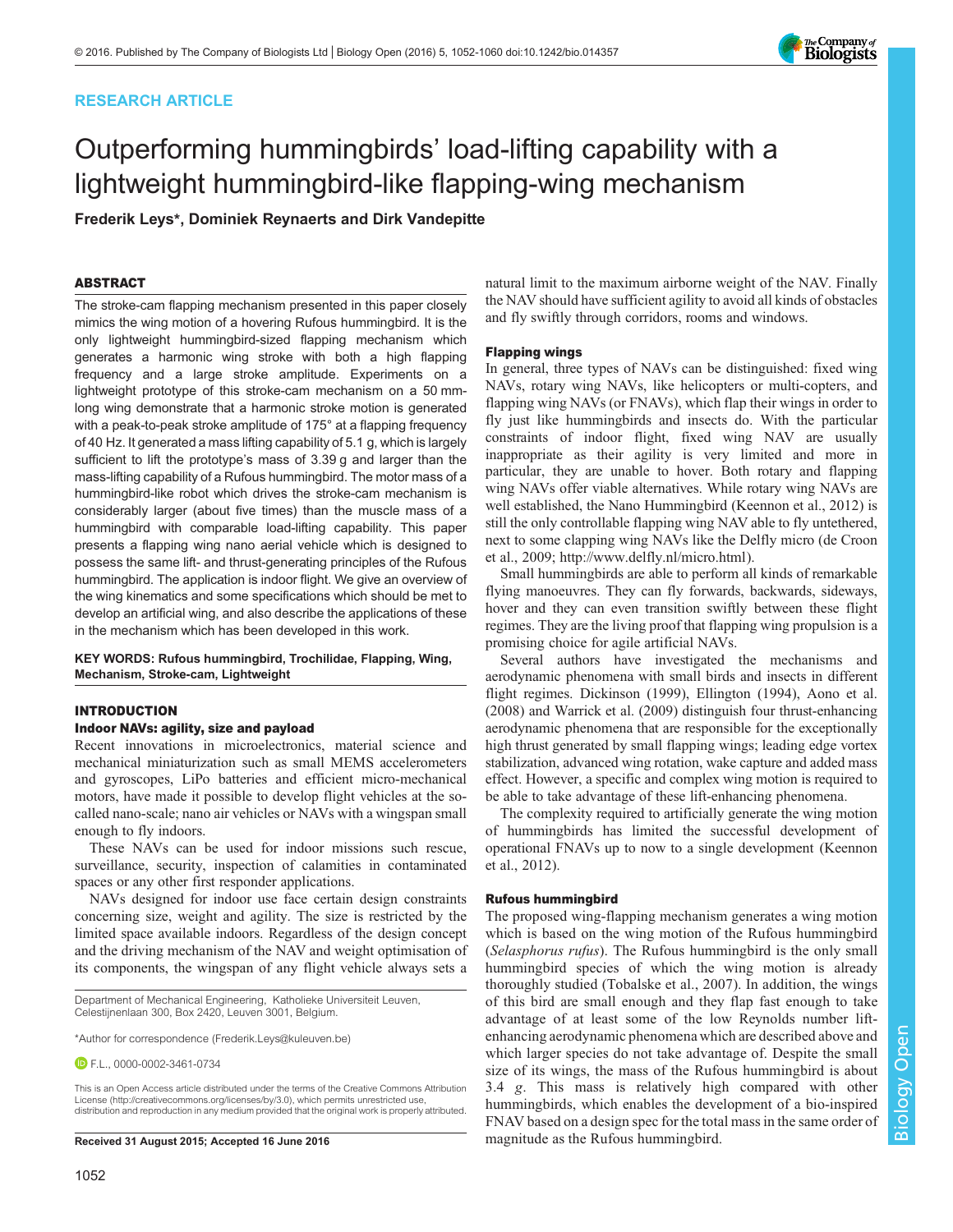#### <span id="page-1-0"></span>Hummingbird flight at hover

#### Wing kinematics

Small hummingbirds and many insects show remarkably similar wing kinematics during hovering mode. They flap their wings back and forth in a plane which is approximately horizontal, rather than up and down, like larger birds do.

One flapping cycle has four consecutive phases: forward stroke, supination, backward stroke and pronation as shown in Fig. 1. During supination and pronation the wing rotates around its longitudinal axis in order to maintain a proper angle of attack at all times.

Measurements on the wing motion of the Rufous hummingbird [\(Tobalske et al., 2007\)](#page-8-0) have revealed a complex wing motion; while hovering, the Rufous hummingbird flaps its wings at a flapping frequency of about 44 Hz with a wingbeat amplitude of 112° in a stroke plane slightly tilted forward (about 14° from the horizontal). The angle of attack variation is described relatively to the body orientation by the chord angle and is about 92° during upward (backward) wing motion and about −38° during downward (forward) wing motion.

# **Thrust**

The total force generated by the flapping wing is resolved into two components, which are defined with respect to the average stroke plane. By definition, thrust is the component of force perpendicular to the average stroke plane. A literature study reveals that three features of the wing motion have a significant influence on the thrust generated by a flapping wing: the flapping frequency ([Phillips and Knowles, 2011](#page-7-0); [Shyy et al., 2010\)](#page-7-0), the wingbeat amplitude [\(Phillips and Knowles,](#page-7-0) [2011](#page-7-0); [Shyyet al., 2010](#page-7-0)) and the angle of attack. Two other wing motion characteristics affect the magnitude of thrust, be to a much lesser extent: the speed of the wing pitch during pronation and supination [\(Phillips](#page-7-0) [and Knowles, 2011\)](#page-7-0) and the phase between stroke and wing pitch [\(Phillips and Knowles, 2011; Dickinson, 1999](#page-7-0); [Shyy et al., 2010\)](#page-7-0).

To maximize the thrust generated by an artificial flapping wing, three parameters should be set at a high value; the flapping frequency, wingbeat amplitude and the speed of the wing rotation. At the same time, a relatively high angle of attack should be maintained during forward and backward.

The phase between the stroke (sweeping) motion of the wing and the pitching motion of the wing may also be of importance because it may have a small but significant influence on the thrust generated

|  |  |  |  | Table 1. Overview of flapping mechanisms found in literature |
|--|--|--|--|--------------------------------------------------------------|
|  |  |  |  |                                                              |



Fig. 1. Flapping wing kinematics. Three angles are sufficient to fully describe the wing motion relative to the stroke plane. These angles are: the stroke angle  $(\varphi)$ , the pitch angle  $(\alpha)$  and the deviation angle  $(\beta)$ . The coloured dots illustrate the forward stroke (blue), the pronation (red), backward stroke (purple) and supination (green). Taken and altered from [Phillips and Knowles, \(2011\)](#page-7-0).

by a flapping wing. If a larger part of the wing pitch occurs before the stroke reversal, it is called an advanced wing pitch, while if a larger part of the wing pitch occurs after the stroke reversal it is a delayed wing pitch. Research on Drosophila [\(Dickinson, 1999\)](#page-7-0) shows that a delayed wing pitch is disadvantageous for thrust generation. Also at hummingbird scale the timing of the wing pitch is of considerable importance, although at this scale other aerodynamic phenomena are in play ([Warrick et al., 2009\)](#page-8-0).

#### Experimental research

The development of an artificial flapping wing mechanism that generates the wing motion of hummingbirds and insects is particularly challenging as a high frequency and at the same time large amplitude motion should be generated with lightweight components which are inevitable fragile. Much of the experimental research on flapping wings is restricted to dynamic scale models like Ellington's model [\(Ellington, 1997\)](#page-7-0) or Dickinson's model ([Dickinson, 1999](#page-7-0)). Dickinson uses a larger wing, which is submerged in a viscous fluid. Flapping frequency is reduced significantly, while maintaining the Reynolds number typical for Drosophila.

Table 1 gives an overview of flapping mechanisms which are found in literature and which are either used for experimental

| Flapping mechanisms                           | Wing length<br>(mm) | Average chord<br>length (mm) | Max flapping<br>frequency (Hz) | Max. stroke<br>amplitude (°) | Type of<br>mechanism | Light-<br>weight |
|-----------------------------------------------|---------------------|------------------------------|--------------------------------|------------------------------|----------------------|------------------|
| Rufous hummingbird<br>(Tobalske et al., 2007) | 47                  | 12                           | 44                             | 112                          | biological           | yes              |
| Kulibrie                                      | 55                  | 15                           | 40                             | 175                          | stroke-cam           | yes              |
| Nano hummingbird<br>(Keennon et al., 2012)    | 74                  | ?                            | 30                             | 180                          | cable                | yes              |
| (Phan et al., 2012)                           | 50                  | 14.9                         | 39                             | 145                          | linkage              | yes              |
| Harvard robobee (Wood,<br>2007)               | 15                  | 3                            | 110                            | 110                          | resonant             | yes              |
| (Zbikowski et al., 2005)                      | ?                   | ?                            | ?                              | 2                            | linkage              | no               |
| (Pin et al., 2009)                            | 75                  | 2                            | 30                             | 70                           | linkage              | no               |
| (Swanton et al., 2010)                        | 150                 | 40                           | 5.5                            | 140                          | servo motors         | no               |
| (Phillips and Knowles,<br>2011)               | 106                 | 27.7                         | 20                             | 131.8                        | servo motors         | no               |
| (Ho et al., 2003)                             | ?                   | ?                            | 15/30                          | 90/60                        | linkage              | no               |
| (Hines et al., 2011)                          | 30.5                | 2                            | 30                             | 90                           | resonant             | no               |
| (Karasek et al., 2014)                        | 90                  | 25                           | 24                             | 180                          | linkage              | yes              |

The wing length is defined as the total distance between shoulder joint and wing tip.

A light-weight mechanism is defined as one that generates an amount of thrust sufficient enough to lift its own mass.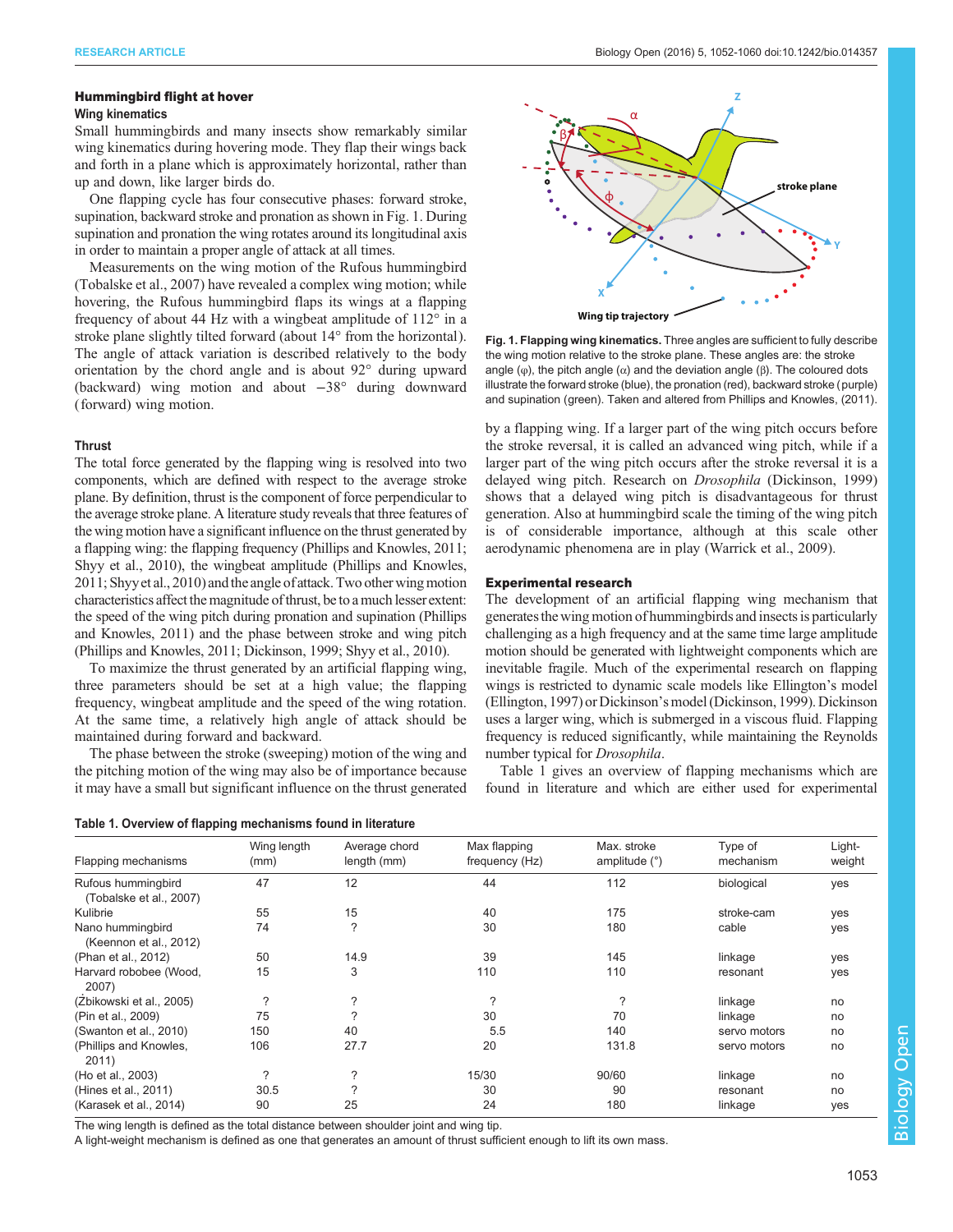<span id="page-2-0"></span>research or implemented in FNAVs. These flapping mechanisms all use a single wing (or single pair of wings) and they are designed to mimic a biological flapping wing motion.

#### RESULTS

# Wing kinematics

Fig. 2 shows the variations with time of the stroke angle, the deviation angle and the pitch angle for all experiments. The comparison of Fig. 2 with [Fig. 8](#page-6-0) shows a remarkable similarity between the wing motion generated with the stroke-cam mechanism and the proposed simplified wing kinematics.

An important observation is that the measured stroke angle, deviation angle and pitch angle are well-repeated over several successive cycles, which means that the mechanism operates accurately. The main parameters for the wing motion are summarised in [Table 2](#page-3-0).

# Stroke angle

The measured stroke angles closely approximate the desired harmonical pattern. However a small undesired asymmetry between forward and backward stroke can be distinguished. This asymmetry may be the result of the asymmetry of the friction between the stroke cam and cables described above. The stroke amplitude tends to increase with increasing flapping frequency. We assume this is mainly caused by an elastic deformation of the cable.

#### Deviation angle

Although no deviation of the wing from the stroke plane was intended, the measurements do show a deviation, but with a relatively small amplitude. This deviation is due to the flexibility of the leading edge of the wing and manufacturing tolerances of the rotational joints.

#### Pitch angle

The variation with time of the pitch angle correlates well with the simplified model proposed above. During stroke reversal, which at all flapping frequencies lasts about 10-15% of a flapping cycle, the pitch angle reverses rapidly and almost linearly in time while in between two stroke reversals the measured pitch angle does not change much. The pitch angle reaches a peak value just at the end of each stroke after which it undergoes two or three oscillations before the next stroke reversal takes place.

A small and unintentional difference in pitch angle during forward stroke and pitch angle during backward stroke is measured. This asymmetry may be the result of small asymmetries in the handmade prototype. On the other hand, pattern repetition is quite precise as each cycle has a variation that is almost identical to other cycles.

#### Influence of the flapping frequency on the wing kinematics

[Fig. 3](#page-3-0) brings together the measured time profiles of the stroke and the pitch angles for each of the four flapping frequencies. The profiles are highly similar, yet with some variations in amplitude and in the instant of time when a peak value is reached. Ideally it should be possible to change the flapping frequency independently of the other kinematic parameters. However [Fig. 3](#page-3-0) shows that the flapping frequency does have a considerable influence on the stroke amplitude and the pitch angle during forward and backward stroke. Because the exact stroke amplitude and the pitch angle during forward and backward stroke seem to depend on the flapping frequency some tuning is required before they can be set to a desired value in advance.



Fig. 2. The measured wing kinematics. The time course of the stroke angle (red), the deviation angle (blue) and the pitch angle (green) for all experiments.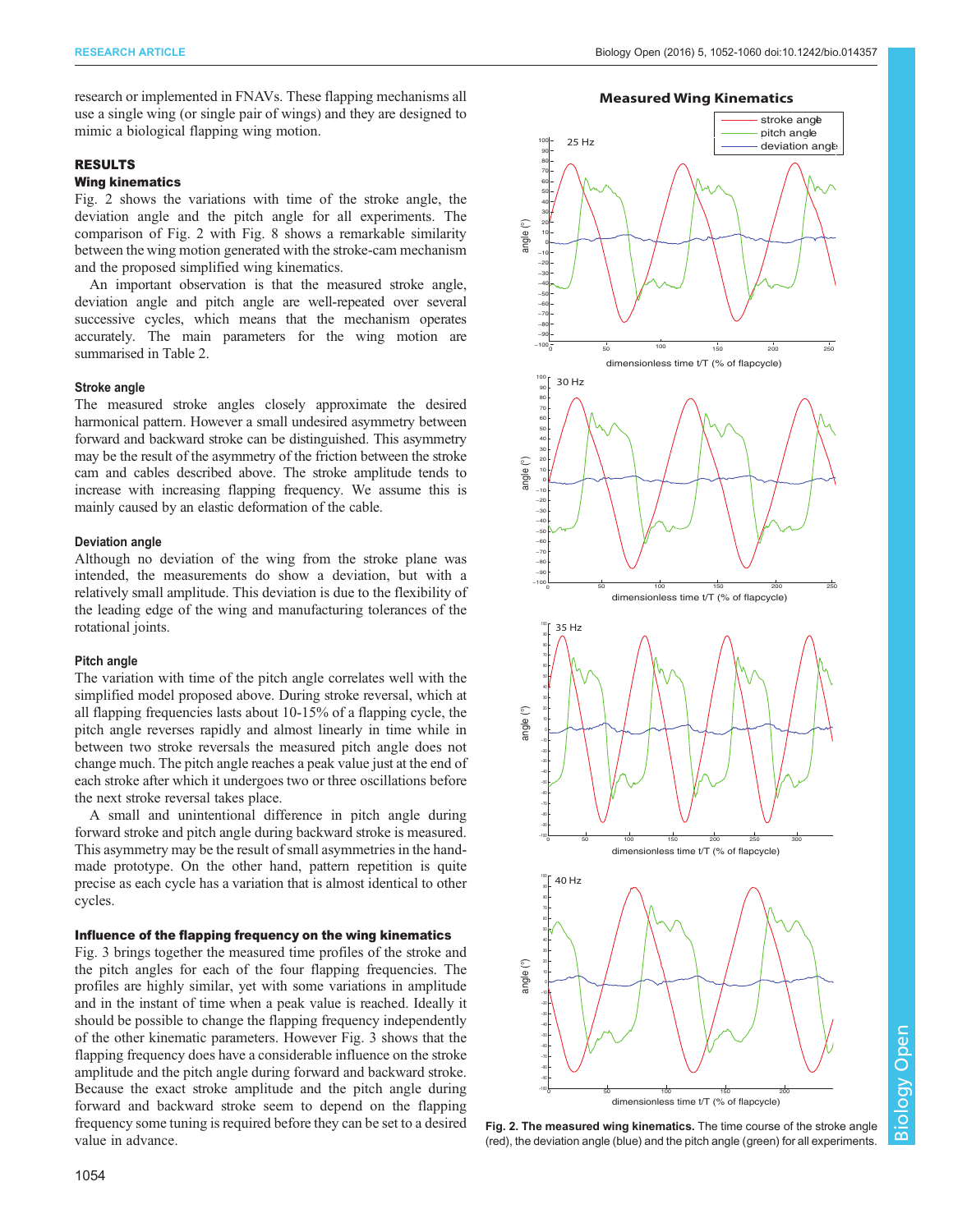#### <span id="page-3-0"></span>RESEARCH ARTICLE **ARTICLE Biology Open (2016)** 5, 1052-1060 doi:10.1242/bio.014357

#### Table 2. The main kinematic parameters derived from our measurements

|                                       | Set to | 40 Hz        | 35 Hz           | 30 Hz           | 25 Hz        |
|---------------------------------------|--------|--------------|-----------------|-----------------|--------------|
| Stroke amplitude (°)                  | 180    | 175          | 176             | 167             | 155          |
| Deviation amplitude (°)               |        | 10           | 11              | 8               | 9            |
| Pitch angle (forward) (°)             | 45     | $-56$        | $-52$           | $-50$           | $-48$        |
| Pitch angle (backward) (°)            | 45     | 53           | 51              | 47              | 46           |
| Duration pronation (s)                |        | 0.003(12.7%) | $0.003(11.0\%)$ | $0.004(10.4\%)$ | 0.004(10.7%) |
| Duration forward stroke (s)           |        | 0.009(36%)   | 0.011(37%)      | 0.012(36%)      | 0.014(35%)   |
| Duration supination (s)               |        | 0.003(12.7%) | $0.003(11.0\%)$ | $0.004(10.4\%)$ | 0.004(10.7%) |
| Duration backward stroke (s)          |        | 0.010(38%)   | 0.011(41%)      | 0.014(43%)      | 0.017(43%)   |
| Supination before stroke reversal (%) |        | 16%          | 15%             | 17%             | 16%          |
| Pronation before stroke reversal (%)  |        | 15%          | $1\%$           | $0\%$           | 4%           |
| Thrust (mN)                           |        | 51.1         | 38.6            | 25.7            | 17.1         |

#### Influence of the flapping frequency on the stroke amplitude

Table 2 shows the kinematic parameters derived from all experiments. From 25 Hz to 35 Hz the stroke amplitude increases with increasing flapping frequency, while at 40 Hz the stroke amplitude is approximately equal to the stroke amplitude at 35 Hz.

# Influence of the flapping frequency on the pitch angle during forward and backward stroke

The pitch angle during both forward and backward stroke decrease with increasing flapping frequency. The high speed images used to record the wing motion show that this is mainly caused by the elastic deformation of the wing.

# **Thrust**

Table 2 shows the cycle averaged thrust generated. It ranges from 17.1 mN to 51.1 mN depending on the flapping frequency that is imposed.

As mentioned above, the exact stroke amplitude and pitch kinematics are also affected by the imposed flapping frequency. To quantify the influence of the main kinematic parameters on the thrust independently, more measurements are needed.

#### **DISCUSSION**

#### Comparison of the stroke-cam mechanism with previous work in the literature

[Table 1](#page-1-0) shows a comparison of some characteristics of the wing kinematics generated by the stroke-cam mechanism with the

kinematics which are generated by other flapping mechanisms found in literature. A precise comparison of flapping mechanisms is difficult because of the difference in size between the wings which are mounted on each of them. The stroke-cam mechanism is the only light-weight flapping mechanism that is able to generate a wing motion with both a high flapping frequency and a large stroke amplitude. Furthermore, it is capable of generating a harmonic stroke motion. It is also one of the few flapping mechanisms which uses cables as part of the driveline, and which has the advantage of limited inertias and friction in joints.

# Comparison of the resulting wing motion generated by the stroke-cam mechanism with the wing motion of the Rufous hummingbird

Fig. 4 shows the wing kinematics of a Rufous hummingbird [\(Tobalske et al., 2007\)](#page-8-0). The wrist elevation in Tobalske's measurements is proportional to the stroke angle of the strokecam mechanism such that a wrist elevation of 16 mm corresponds to a stroke angle of 56°.

The chord angle of Tobalske's measurements is related to the pitch angle of the stroke-cam mechanism. Taking a body angle of 51° and a tracking stroke plane angle of 14° [\(Tobalske et al.,](#page-8-0) [2007](#page-8-0)) we find that the chord angle is 35° minus the pitch angle, which gives a pitch angle of −67° during upstroke (chord angle of 92°) and 63° during down stroke (chord angle of −38°). This relationship is only valid during hovering flight. During forward flight the Rufous hummingbird changes its wing kinematics considerably, in particular the stroke plane angle [\(Tobalske et al., 2007\)](#page-8-0).



Fig. 3. The influence of the flapping frequency on the stroke and pitch angles. The time course of the stroke angle and pitching angle for flapping frequencies from 25 Hz to 40 Hz shows the influence of the flapping frequency on the stroke amplitude and the angle of attack during midstroke.



Fig. 4. The measured wing motion of a Rufous hummingbird. The time course of the wrist elevation (relative to the stroke angle) and the chord angle (relative to the pitch angle) expressed as a percentage of the wing beat cycle (reproduced with permission from [Tobalske et al., 2007\)](#page-8-0).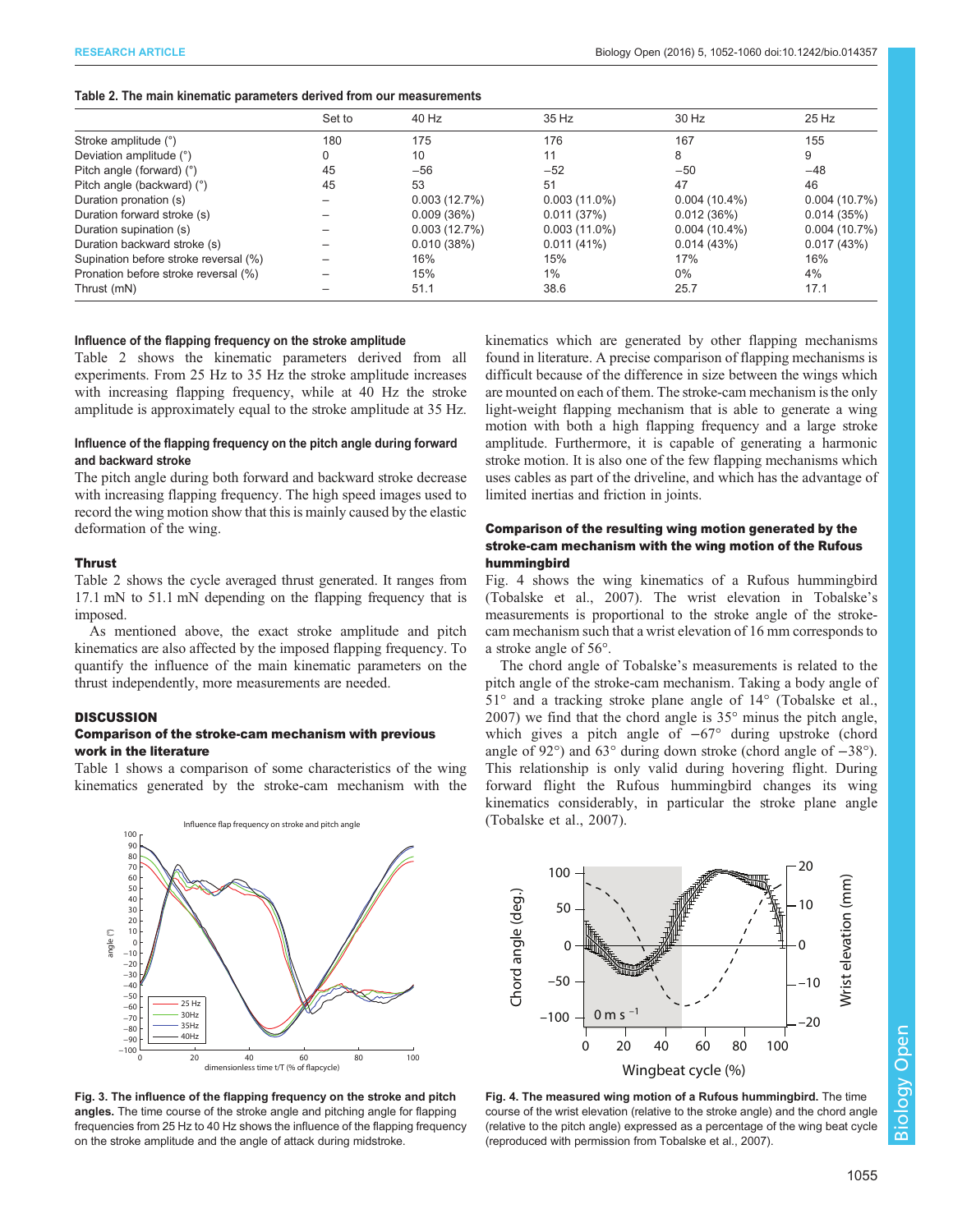# Flapping frequency

The flapping frequency generated by the stroke-cam mechanism (40 Hz) nearly equals the flapping frequency of the hovering Rufous hummingbird (44 Hz) ([Tobalske et al., 2007](#page-8-0)), but it is considerably smaller than the flapping frequency (56 Hz) measured on a Rufous hummingbird lifting maximal load [\(Altshuler et al., 2010](#page-7-0)).

### Wing morphology

The wing we developed and used in our experiments does not show a significant difference in camber between forward and backward stroke in contrast to a real hummingbird wing which does show a significant difference in camber between forward and backward stroke. As a consequence the wing motion necessary to hover is symmetrical in forward and backward stroke, in contrast to the motion of a real hummingbird.

#### Stroke plane

Due to the wing symmetry and the symmetry in wing kinematics of forward and backward stroke, the stroke plane of the stroke-cam flapping mechanism has to be oriented horizontally to hover. The Rufous hummingbird slightly tilts it stroke plane (14°) during hovering ([Tobalske et al., 2007](#page-8-0)).

# Stroke amplitude

The stroke-cam flapping mechanism generates a stroke amplitude of 175°, considerably larger than the stroke amplitude of 112° measured on a hovering Rufous hummingbird ([Tobalske et al.,](#page-8-0) [2007](#page-8-0)), but smaller than the stroke amplitude measured on a Rufous hummingbird lifting maximal load [\(Altshuler et al., 2010](#page-7-0)).

#### Pitch angle during forward stroke and backward stroke

A small and unintentional asymmetry exists in pitch angle during forward stroke and backward stroke for the wing motion generated by the stroke-cam mechanism at 40 Hz (−56° vs 53°) [\(Table 2](#page-3-0)). This asymmetry is smaller than the asymmetry measured on a Rufous hummingbird (−67° vs 63°) ([Tobalske et al., 2007](#page-8-0)).

#### Maximal load lifting capability

The load lifting capability of the stroke cam flapping mechanism (5.1 g) is larger than the one generated by a Rufous hummingbird [3.97  $g$  for each wing ([Altshuler et al., 2010\)](#page-7-0)]. This difference is remarkable, because both the flapping frequency and the stroke amplitude measured on the Rufous hummingbird under maximal load lifting are considerably larger. This difference in load lifting capability may be caused by a small difference in wing length but it is probably also a result of the differences in wing morphology and kinematics as described in the sections Wing morphology, Stroke plane, Stroke amplitude and Pitch angle during forward stroke and backward stroke. It is known from particle image velocimetry measurements that a Rufous hummingbird generates considerably more thrust during forward stroke than during backward stroke [\(Warrick et al., 2005](#page-8-0)).

We believe that the inability of the Rufous hummingbird to generate an optimized symmetrical wing stroke motion in forward and backward stroke is due to biomechanical constraints, like the difference in wing camber between forward and backward stroke, to its load lifting capability.

# Motors mass versus muscle mass

This section compares the characteristics of an artificial bird that uses the stroke-cam mechanism to different species of birds in nature. A hummingbird-like robot would use a set of two stroke-cam

mechanisms and two motors as presented in this paper. The loadlifting capability of this robot would be 10.22  $g(5.11 g per wing)$ . The mass of the two motors combined would be 3.28 g, or  $32\%$  of the maximum load lifting capability. This robot would have a wingspan of about 125 mm (two times a 55 mm wingtip-to-shoulder distance and a distance between the two shoulders of about 15 mm).

The *Ocreatus underwoodii* (slightly smaller wing span) has a comparable load-lifting capability of 9.99 g. This species has a flight muscle mass (defined as the summed mass of the pectoralis major and the supracoracoideus) of  $0.633$  g, which is  $21\%$  of its body mass  $(3.052 \text{ g})$  [\(Altshuler et al., 2010](#page-7-0)). It is clear from this comparison that the motor mass of a hummingbird-like robot which uses two stroke-cam mechanisms is considerably larger (about five times) than the muscle mass of a hummingbird with a comparable load lifting capability.

In addition it should be mentioned that at this point no means to perform flight manoeuvres are yet implemented. Implementing this ability would probably increase the total motor mass.

#### **Conclusions**

This paper presents the concept of a drive system for a hummingbird-like robot with flapping wings in hovering flight, with the Rufous hummingbird having served as a reference. The core of the development is the stroke-cam mechanism which generates a reciprocating motion of the wing. The paper further compares the artificial wing kinematics to the real bird.

The stroke amplitude and angle of attack at midstroke are found to depend on the flapping frequency.

At this moment we only studied hovering kinematics. In the future it would be interesting to study forward flight and to study how flight manoeuvres could be performed and compare these results with the forward flight kinematics and flight agility of hummingbirds.

# MATERIALS AND METHODS

# Simplified wing morphology and kinematics

By only taking into account the features of the wing morphology and motion which have a considerable influence on the thrust as described above, the wing motion can be simplified by leaving some particular features which do not contribute much to the level of thrust which is generated. As a consequence, mechanical design of the flapping mechanism is somewhat simplified.

#### Wing morphology

[Fig. 5](#page-5-0) shows the wing shape which is used in our experiments. The shape of the wing is based on the work of [Ellington \(1984\)](#page-7-0). The wing length is 50 mm and the average chord length is 18 mm. The leading edge and veins are pultruded carbon composite rods, all attached to each other near the shoulder joint. The shoulder joint allows the wing to pitch around its leading edge. The wing membrane is a polyester film with a thickness of 0.015 mm. This design results in a stiff wing that, unlike a real hummingbird wing, has no difference in camber between forward and backward stroke.

#### Simplified wing kinematics

Three angular degrees of freedom are sufficient to fully describe the motion of a stiff robotic hummingbird wing relative to its body as shown in [Fig. 1.](#page-1-0) The wing tip follows a figure-of-eight trajectory. The z-axis is taken to be perpendicular to the average stroke plane (grey), which goes through the centre of this figure-of-eight trajectory; the x-axis is taken to be perpendicular to the z-axis and is parallel to the wings at midstroke, when both wings are in line with each other. The y-axis is taken to be perpendicular to the x- and z-axes.

The stroke angle parameter  $\varphi$  measures the orientation of the wing in its back and forth stroking (sweeping) motion, it is defined as the angle between the x-axis and the projection of the wing's leading edge onto the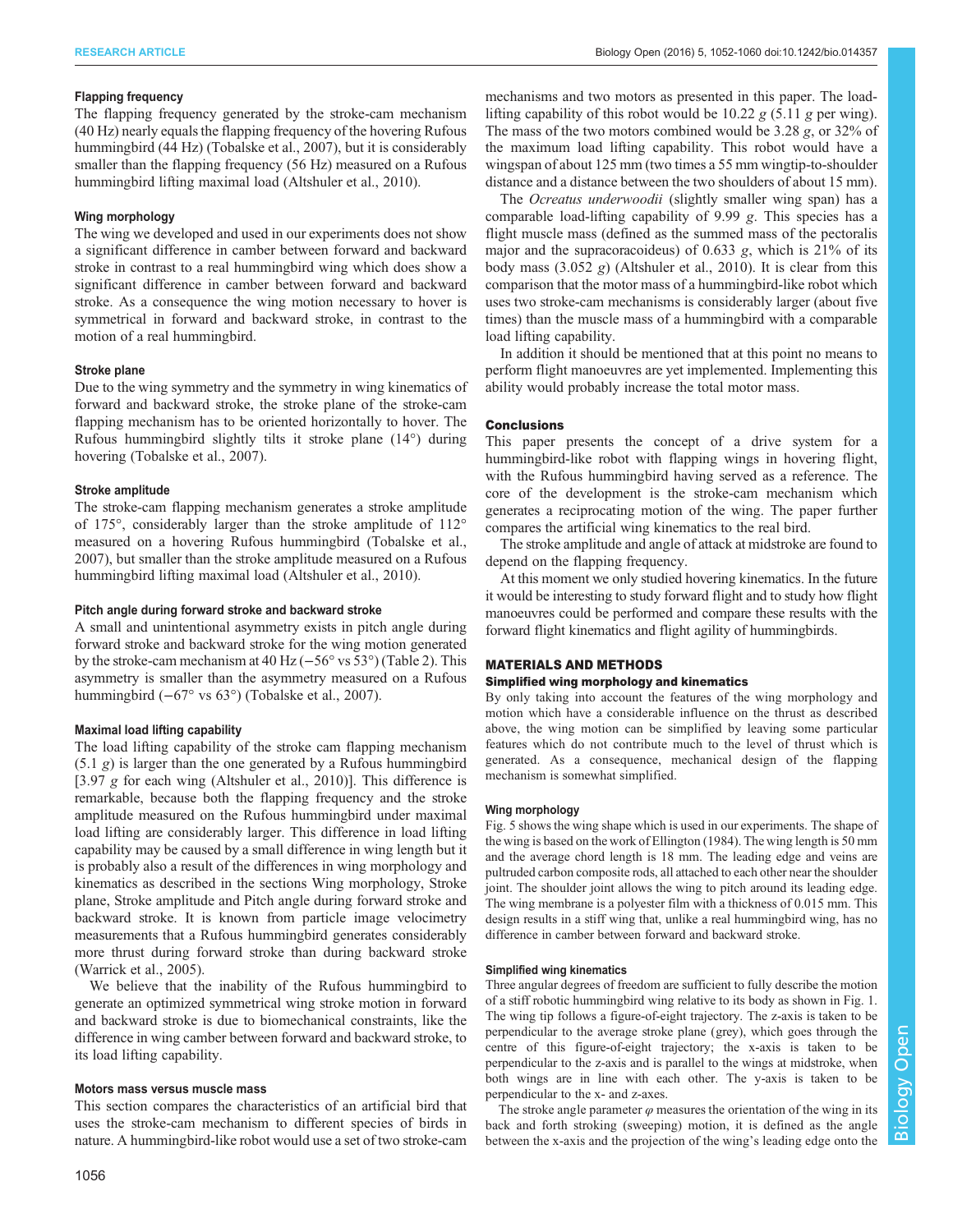<span id="page-5-0"></span>



Fig. 5. The practical implementation of the stroke-cam mechanism. DC motor (A), pitch blocking elements (B) black rods mounted on the wing wheel (C), stroke-cam (D), screws to adjust tension in the cable (E), and 1668S load cell from BCM (F).

stroke plane. The deviation angle parameter  $\beta$  measures the deviation ( plunging) of the wing out of the stroke plane and it is defined as the angle between the wing's leading edge and its projection onto the stroke plane. The pitch angle parameter  $\alpha$  measures the wing rotation about its leading edge. The pitch angle is defined in a plane perpendicular to the leading edge as shown in Fig. 6, it is zero if the wing is perpendicular to the stroke plane. In this figure the x′ axis is taken to be horizontal and the z′ axis perpendicular to the x′ axis.



Fig. 6. The pitch angle and it relation to the chord angle. This figure depicts a plane perpendicular to the leading edge of the wing. The x′ axis is taken horizontally and the z' axis perpendicular to the x' axis. The pitch angle  $(\alpha)$  is negative during upward stroke (red) and positive during backward stroke (green). The pitch angle can be derived from the chord angle, knowing the tracking stroke plane angle ( $γ<sub>h</sub>$ ) and the body angle ( $β<sub>o</sub>$ ).

The stroke range is defined as the angle between the minimum and maximum stroke angles and the deviation range as the angle between the minimum and maximum deviation angles.

To simplify the design of the flapping mechanism we take the following assumptions to obtain simplified wing kinematics:

- 1. The deviation can be neglected and does not need to be actively controlled.
- 2. The stroke plane can be taken horizontally.
- 3. The stroke angle varies approximately harmonically in time.
- 4. The variation of the pitch angle in time can be approximated as in Fig. 7 by a piecewise linear function according to the four phases of the wing motion. During supination and pronation the pitch angle is assumed to vary linearly with time while during the forward and backward stroke the pitch angle is assumed to be constant. It is called respectively the pitch angle during forward and the pitch angle during backward stroke.

To quantify the extent to which an advanced wing rotation occurs, we define the supination/pronation before wing reversal as the percentage of the total duration of the supination/pronation that occurs before stroke reversal. A supination/pronation before wing reversal above 50% depicts an advanced wing rotation.

#### The stroke-cam flapping mechanism

The design of a lightweight flapping mechanism which reproduces the simplified wing motion of a small hummingbird as described above is challenging because of some specific requirements:

- 1. The stroke amplitude needs to be sufficiently large; at least 112° like that of a Rufous hummingbird [\(Tobalske et al., 2007\)](#page-8-0). A larger stroke amplitude is preferred because it results in a larger wing speed and thus an increased thrust. The maximum stroke amplitude is limited to somewhat less than 180 $^{\circ}$  to prevent the wings from colliding to each other while maintaining some margin of safety.
- 2. The stroke angle needs to vary harmonically to minimise peaks in acceleration and jerk of the wing load.
- 3. The flapping frequency needs to be sufficient high, like that of a Rufous hummingbird (44 Hz) ([Tobalske et al., 2007\)](#page-8-0), but preferably higher. This requirement translates into low inertia of all accelerating parts and minimum friction losses in all articulations.
- 4. The mass of the total system including the frame, flapping mechanism, motor, energy source and driving electronics must not exceed the thrust which is generated by the flapping wing in order to be used in an FNAV.
- 5. The mechanism should be robust enough to be able to work properly during several minutes of flight.



# Simplified Wing Kinematics

Fig. 7. The simplified model for the wing motion. The deviation is neglected The stroke angle is approximated to vary harmonically in time. The pitch angle is approximated by a piecewise linear function representing the four phases of the wing motion. During supination and pronation the pitch angle is approximated to vary linearly in time while during the forward and backward stroke the pitch angle is assumed to be constant.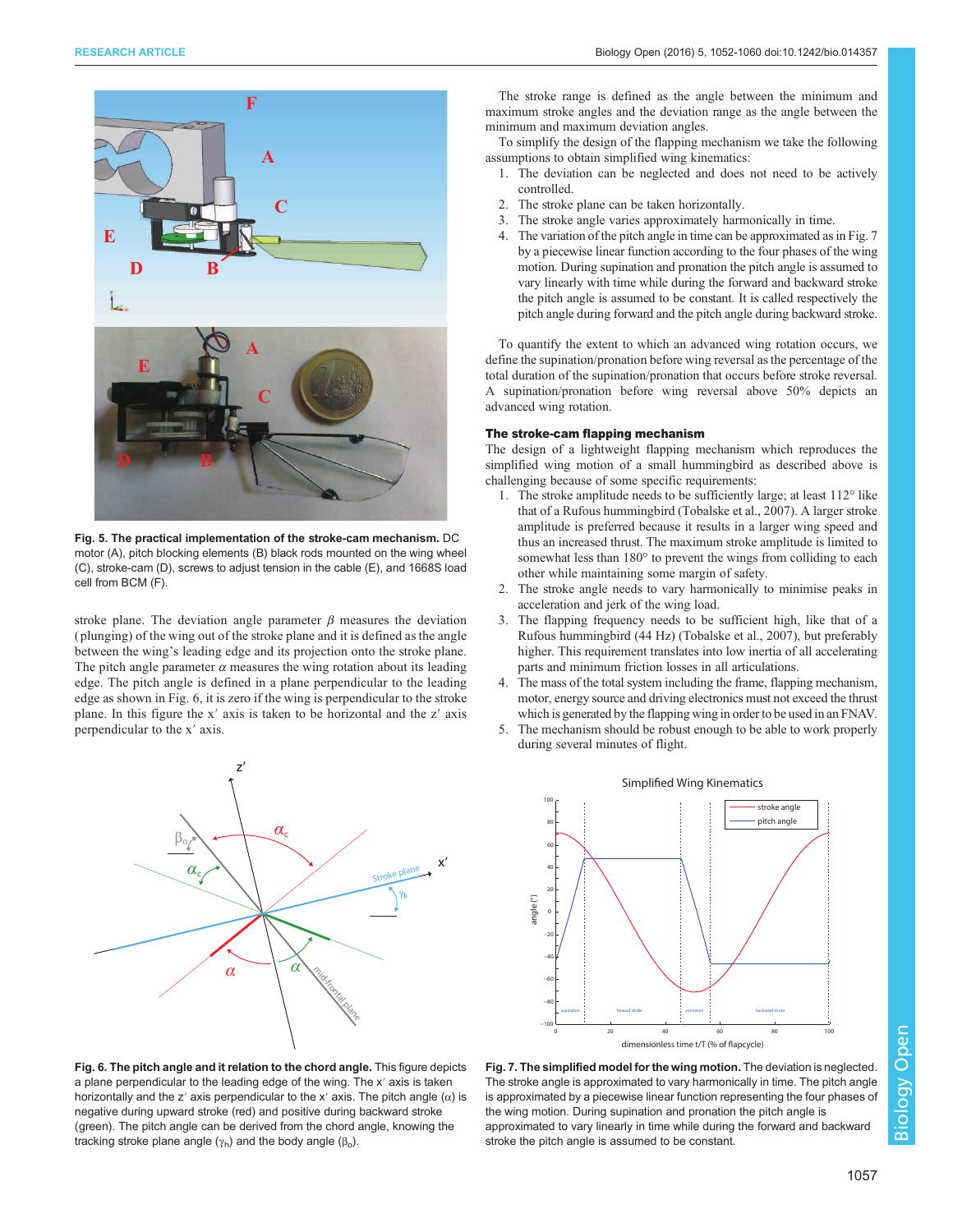<span id="page-6-0"></span>

Fig. 8. The stroke-cam mechanism. The stroke-cam (red) rotates around C and it pushes the cables (green) in such a way that they pull at the wing wheel (black) in an alternating way, resulting in the stroke motion of the wing.

Many different lightweight flapping mechanisms are described in literature ([Table 1\)](#page-1-0). They typically use linkage mechanisms to convert the motion of the rotating shaft of a small electric motor to a reciprocating motion of the wing. Traditional linkage mechanisms have two major disadvantages; they are unable to generate a sufficiently large stroke amplitude nor can they generate a pure harmonic stroke motion.

The next section describes a new stroke-cam flapping mechanism. The stroke-cam mechanism generates a harmonic stroke motion with a stroke amplitude which may be as large as desired (not exceeding the 180° limit with some margin).

#### Stroke

The central element in the mechanism is a cam, which is designed with a particular cam profile. A static cable, which is mounted in the frame, slides over the cam and the rotating cam drives a pulley via the cable. The strokecam mechanism (illustrated in Fig. 8) converts the motion of a rotating axis of a small electric motor to reciprocating motion of a wing. The stroke-cam mechanism consists of a stroke-cam (red) which rotates around C, two cables (green) which are fixed at both extreme ends and which slip over the stroke cam and a wing wheel (black) which rotates around its centre. At one side of the stroke cam the cables are fixed at points  $FI$  and F2 and on the other side of the stroke cam the cables are guided through guides G1 and G2 and fixed to the wing wheel. The wings are attached to this wing wheel by means of a joint which allows for the pitching of the wing. The cables are pre-tensioned.

When the stroke cam rotates around  $C$  it moves the cables in such a way that they pull alternatingly at the wing wheel resulting in the stroke motion of the wing. The cables are pre-tensioned such that compressive forces can be transmitted during the whole flapping cycle.

Both the shape of the stroke-cam and the relative coordinates of F1, F2, G1 and G2 with respect to C have an influence on the course of stroke. To generate a stroke that closely approximates the desired harmonic course the shape of the stroke cam can be defined in polar coordinates as:

$$
r = U\cos\theta.\tag{1}
$$

In Eqn 1, with C as the origin, r is the distance to C and  $\theta$  is the angle from the horizontal direction to the right (Fig. 8).  $U$  is a scaling factor. The coordinates of points  $FI$ ,  $F2$ ,  $GI$  and  $G2$  are then be defined relative to C and in function of  $U$  as follows:

$$
F1 = (-2.66 \, U; 0.13 \, U), \tag{2}
$$

$$
F2 = (-2.66 \, U; 0.13 \, U), \tag{3}
$$

$$
G1 = (2.66 U; 0.13 U), \tag{4}
$$

$$
G2 = (2.66 \, U; 0.13 \, U). \tag{5}
$$

The stroke-cam mechanism generates a stroke motion that closely approximates a harmonic evolution of the stroke angle  $\varphi$  with time. Theoretically the course of the stroke is symmetric. However, as can be seen in Fig. 8, during backward stroke and supination the cables move in the same direction as the stroke cam whereas during forward stroke and pronation the cables move in the opposite direction of the stroke cam resulting in a variation in friction between cables and stroke cam which may theoretically result in a slightly asymmetric driving effect on the wing wheel. Measurements on the mechanism indeed reveal some degree of asymmetry.

The stroke amplitude generated with the stroke-cam mechanism is proportional to the radius of the wing wheel. This mechanism drives one degree of freedom, the stroke angle  $\varphi$ .

# Pitch

The second degree of freedom is the pitch angle, which is not actively controlled. The wing is attached to the wing wheel by means of a rotational joint. This enables the wing to pitch passively around its leading edge under the influence of the aerodynamic forces acting on the wing and the inertia of the wing. To obtain a desired pitch angle during forward and backward stroke we constrain the pitching motion with two pitch blocking elements (black), shown in [Fig. 5](#page-5-0).

#### Adjustability of the Kinematic Parameters

The kinematic parameters that can be modified to alter the flapping motion are the flapping frequency, stroke amplitude and the pitch angle during forward and backward stroke.

The flapping frequency can be continuously varied during operation by changing the input voltage to the motor. Changing the flapping amplitude requires replacing the stroke cam with one of a different size. Changing the maximum pitch angle during forward and backward stroke requires repositioning the pitching blocking elements.

#### Practical implementation

[Fig. 5](#page-5-0) shows the practical implementation of the stroke-cam mechanism. The flapping mechanism is driven by a coreless brushed DC motor with a diameter of 6 mm through a 3 gear transmission with a total gear ratio of 14.75. The stroke cam material is ABS and it is printed with a SST 1200ES printer. The cables are nylon cables with a diameter of 0.1 mm. The tension in the cable can be adjusted with two small screws. The frame is assembled from several elements cut out of a 0.5 mm carbon composite plate which are consecutively glued together. The total mass of this setup is  $3.39$  g of which the wing constitutes  $0.048$  g and the motor constitutes 1.64 g.

# Experimental validation of wing kinematics and thrust generation

To validate the resulting wing motion and the thrust generated by the strokecam flapping mechanism a set of experiments are performed in which the stroke amplitude is set to 180° and the pitch angle during forward and backward stroke to 45°. Experiments are conducted at several values for the flapping frequency which is successively set at 25 Hz, 30 Hz, 35 Hz and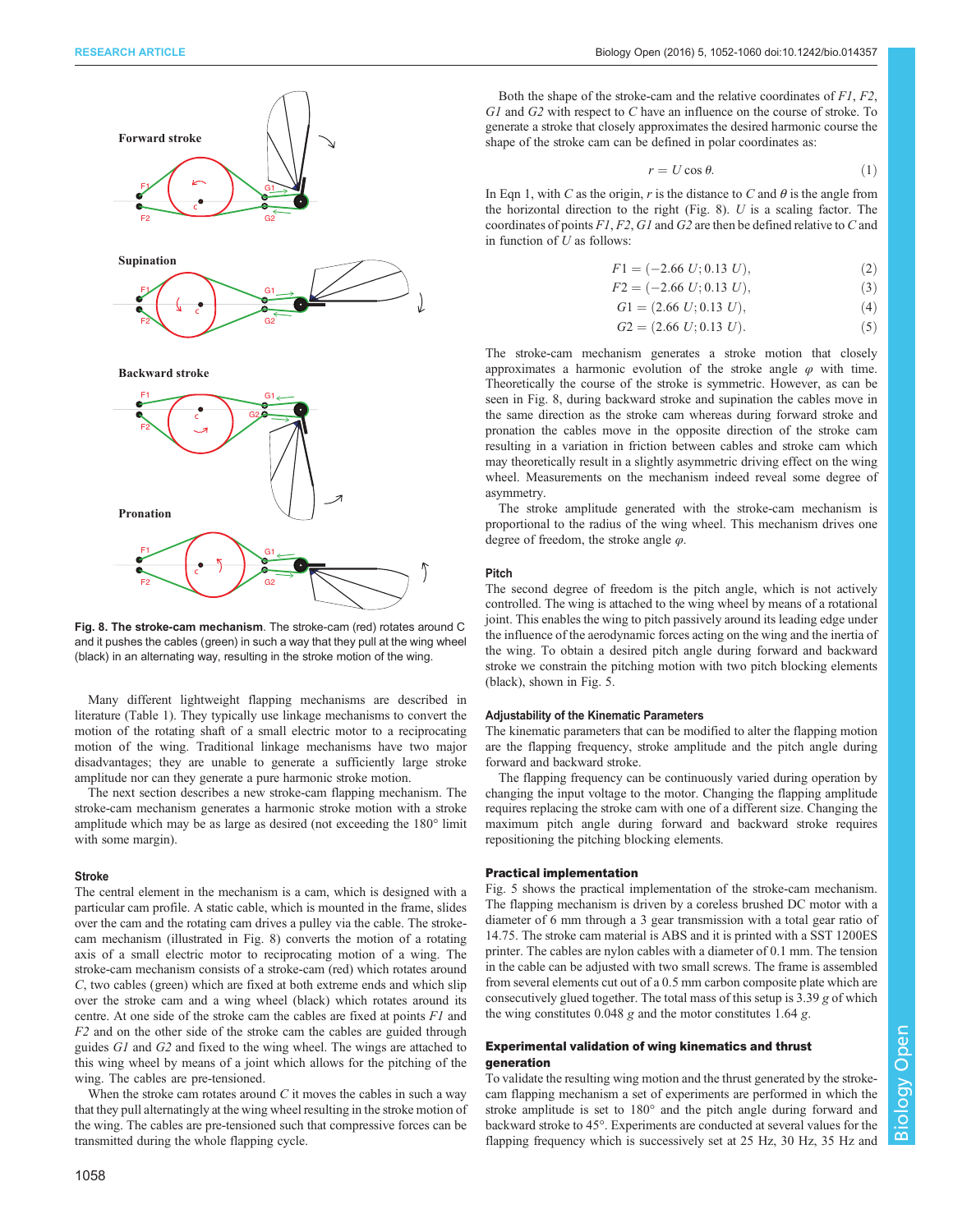<span id="page-7-0"></span>

Fig. 9. High speed images of the flapping wing. Left: front view of the flapping wing. Right: top view of the flapping wing. These images are taken at a frame rate of 5000 Hz.

40 Hz to examine its influence on the other kinematic parameters. The flapping mechanism is mounted on to the load cell ([Fig. 5\)](#page-5-0) so that the component of force which is perpendicular to the stroke plane is measured. This force component is defined as the thrust generated by the flapping wing.

#### Measuring the wing kinematics

The wing motion is measured by tracking three markers on the wing, two markers on the leading edge and one on the trailing edge as shown in [Fig. 5.](#page-5-0) The markers are tracked using two HighSpeedStar 6 cameras from LaVision ([http://www.lavision.de/en/products/cameras/high\\_speed\\_cameras.php\)](http://www.lavision.de/en/products/cameras/high_speed_cameras.php) in a stereo set-up. One camera takes top view images and the other camera takes front view images (Fig. 9). Three spotlights are used to illuminate the moving wing.

The recordings are done at a frame rate of 5000 Hz and post-processed using DigitizingTools, a free software package provided by the Hedrick Lab (<http://www.unc.edu/~thedrick/software1.html>). After tracking the wing motion the tracking records are further analysed in Matlab to generate stroke, pitch and deviation angles as shown in [Fig. 2.](#page-2-0)

#### Thrust measurement

The thrust is measured 200 times per second by a common double beam strain-gauge load cell (model 1668S from BCM) and averaged over a period of 5 s. The load cell is connected to a Scaime CPJ measurement bridge with built-in amplifier. The measurement accuracy is 0.5 mN.

#### Competing interests

The authors declare no competing or financial interests.

#### Author contributions

F.L.: conceptualization, methodology, software, validation, formal analysis, investigation, writing original draft and visualization; D.V.: conceptualization, resources, writing review and editing, supervision, project administration and funding acquisition; D.R.: resources, writing review and editing, and supervision.

#### Funding

This research is funded by the Fonds Wetenschappelijk Onderzoek – Vlaanderen (Flemish Fund for Scientific Research) [project G0B55.13, 'Resonance supported actuation of reciprocating mechanisms'].

#### References

- [Altshuler, D. L., Dudley, R., Heredia, S. M. and McGuire, J. A.](http://dx.doi.org/10.1242/jeb.037002) (2010). Allometry of [hummingbird lifting performance.](http://dx.doi.org/10.1242/jeb.037002) J. Exp. Biol. 213, 725-734.
- Aono, H., Liang, F. and Liu, H. [\(2008\). Near- and far-field aerodynamics in](http://dx.doi.org/10.1242/jeb.008649) [insect hovering flight: an integrated computational study.](http://dx.doi.org/10.1242/jeb.008649) J. Exp. Biol. 211, [239-257.](http://dx.doi.org/10.1242/jeb.008649)
- [de Croon, G. C. H. E., de Clercq, K. M. E., Ruijsink, R., Remes, B. and de Wagter,](http://dx.doi.org/10.1260/175682909789498288) C. [\(2009\). Design, aerodynamics, and vision based control of the DelFly.](http://dx.doi.org/10.1260/175682909789498288) [Int. J. Micro Air Veh](http://dx.doi.org/10.1260/175682909789498288) 1, 71-97.
- Dickinson, M. H. [\(1999\). Wing rotation and the aerodynamic basis of insect flight.](http://dx.doi.org/10.1126/science.284.5422.1954) Science 284[, 1954-1960.](http://dx.doi.org/10.1126/science.284.5422.1954)
- Ellington, C. P. [\(1984\). The aerodynamics of hovering insect flight. II. Morphological](http://dx.doi.org/10.1098/rstb.1984.0050) parameters. [Philos. Trans. R. Soc. B Biol. Sci.](http://dx.doi.org/10.1098/rstb.1984.0050) 305, 17-40.
- Ellington, C. P. [\(1997\). The three-dimensional leading-edge vortex of](http://dx.doi.org/10.1098/rstb.1997.0024) a 'Hovering' Model Hawkmoth. [Philos. Trans. R. Soc. B Biol. Sci.](http://dx.doi.org/10.1098/rstb.1997.0024) 352, [329-340.](http://dx.doi.org/10.1098/rstb.1997.0024)
- Hines, L. L., Arabagi, V. Sitti, M. [\(2011\). Free Flight Simulations and Pitch and Roll](http://dx.doi.org/10.1109/ICRA.2011.5979816) [Control Experiments of a Sub-Gram Flapping-Flight Micro Aerial Vehicle.](http://dx.doi.org/10.1109/ICRA.2011.5979816) 2011 [IEEE International Conference on Robotics and Automation](http://dx.doi.org/10.1109/ICRA.2011.5979816), Shangai, China, pp. [1-7.](http://dx.doi.org/10.1109/ICRA.2011.5979816)
- [Ho, S., Nassef, H., Pornsinsirirak, N., Tai, Y.-C. and Ho, C.-M.](http://dx.doi.org/10.1016/j.paerosci.2003.04.001) (2003). Unsteady [aerodynamics and flow control for flapping wing flyers.](http://dx.doi.org/10.1016/j.paerosci.2003.04.001) Prog. Aerosp. Sci. 39, [635-681.](http://dx.doi.org/10.1016/j.paerosci.2003.04.001)
- Karasek, M., Hua, A., Nan, Y., Lalami, M. and Preumont, A. (2014). Pitch and roll control mechanism for a hovering flapping wing MAV. Proceedings of International Micro Air Vehicle Conference and Flight Competition, Delft, The Netherlands, pp. 212-215.
- [Keennon, M., Klingebiel, K., Won, H. and Andriukov, A.](http://dx.doi.org/10.2514/6.2012-588) (2012). [Development of the nano hummingbird: a tailless flapping wing micro air](http://dx.doi.org/10.2514/6.2012-588) vehicle. [50th AIAA Aerospace Sciences Meeting](http://dx.doi.org/10.2514/6.2012-588), Nashville, TN, USA, vol [0588, pp. 1-24.](http://dx.doi.org/10.2514/6.2012-588)
- [Phan, H. V., Nguyen, Q. V., Truong, Q. T., Truong, T. V., Park, H. C., Goo, N. S.,](http://dx.doi.org/10.1016/S1672-6529(11)60134-0) Byun, D. and Kim, M. J. [\(2012\). Stable vertical takeoff of an insect-mimicking](http://dx.doi.org/10.1016/S1672-6529(11)60134-0) [flapping-wing system without guide implementing inherent pitching stability.](http://dx.doi.org/10.1016/S1672-6529(11)60134-0) [J. Bionic Eng.](http://dx.doi.org/10.1016/S1672-6529(11)60134-0) 9, 391-401.
- Phillips, N. and Knowles, K. [\(2011\). Effect of flapping kinematics on the mean lift of](http://dx.doi.org/10.1177/0954410011401705) an insect-like flapping wing. [Proc. Inst. Mech. Eng. G J. Aerosp. Eng.](http://dx.doi.org/10.1177/0954410011401705) 225, [723-736.](http://dx.doi.org/10.1177/0954410011401705)
- Pin, W., Stanford, B. and Ifju, P. [\(2009\). Passive Bending and Twisting Motion](http://dx.doi.org/10.2514/6.2009-879) during the Flapping. [47th AIAA Aerospace Sciences Meeting](http://dx.doi.org/10.2514/6.2009-879), Orlando, Florida, [pp. 879.](http://dx.doi.org/10.2514/6.2009-879)
- [Shyy, W., Aono, H., Chimakurthi, S. K., Trizila, P., Kang, C.-K., Cesnik, C. E. S.](http://dx.doi.org/10.1016/j.paerosci.2010.01.001) and Liu, H. [\(2010\). Recent progress in flapping wing aerodynamics and](http://dx.doi.org/10.1016/j.paerosci.2010.01.001) aeroelasticity. [Prog. Aerosp. Sci.](http://dx.doi.org/10.1016/j.paerosci.2010.01.001) 46, 284-327.